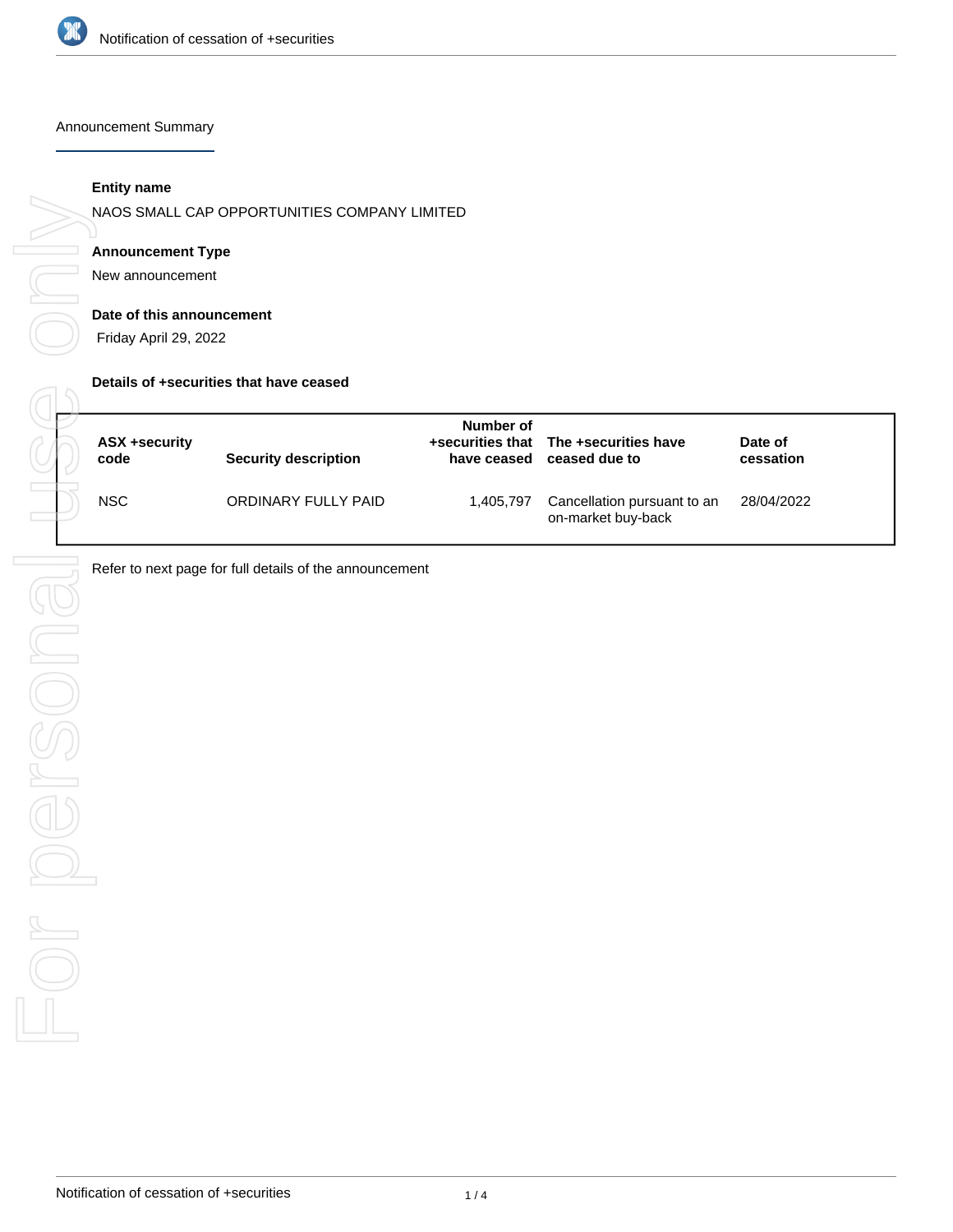

# Part 1 - Announcement Details

# **1.1 Name of +Entity**

NAOS SMALL CAP OPPORTUNITIES COMPANY LIMITED

We (the entity named above) provide the following information about our issued capital.

**1.2 Registered Number Type**

ABN

**Registration Number** 47107617381

**1.3 ASX issuer code**

**NSC** 

**1.4 The announcement is** New announcement

# **1.5 Date of this announcement**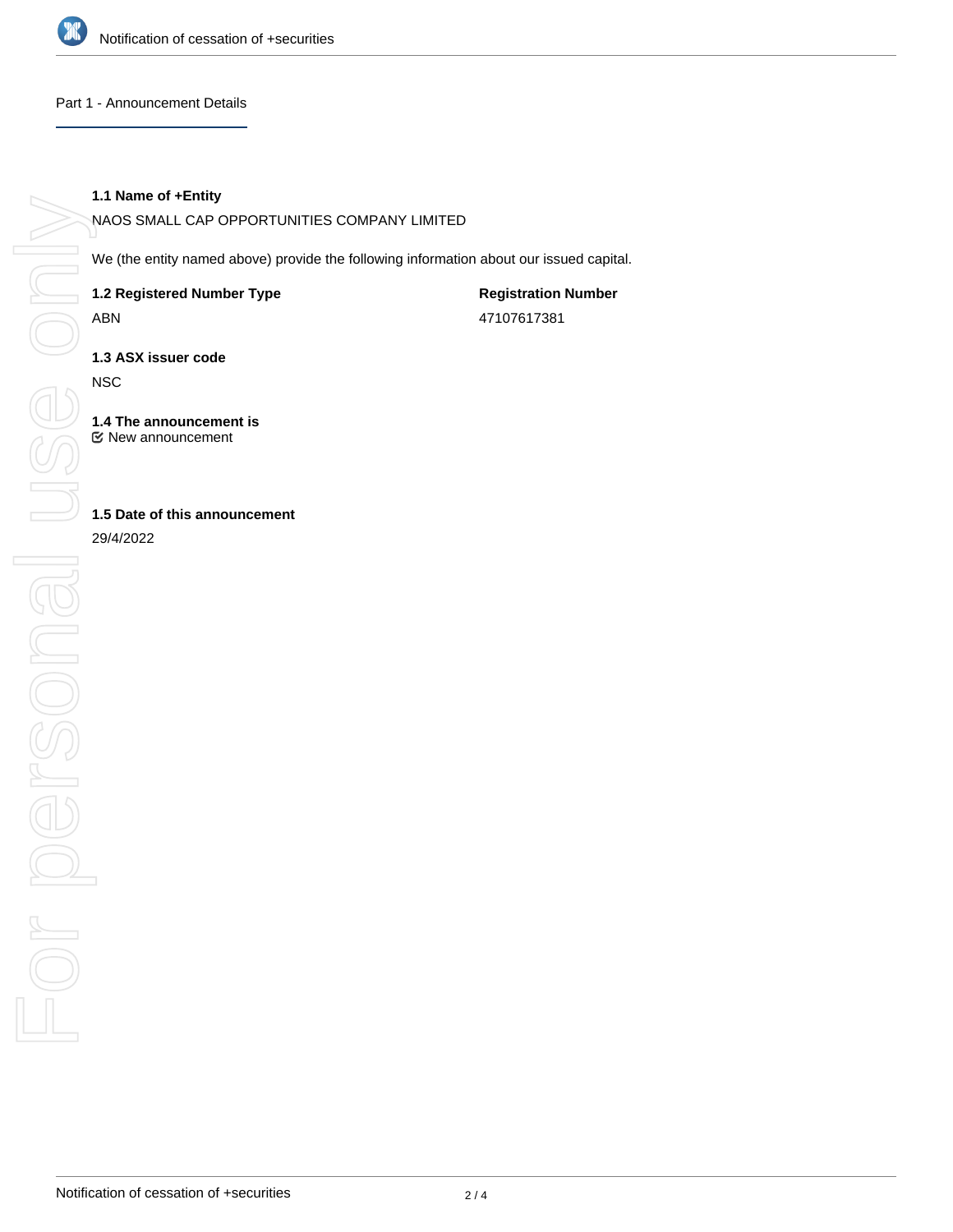

## Part 2 - Details of +equity securities or +debt securities that have ceased

# **ASX +Security Code and Description**

NSC : ORDINARY FULLY PAID

## **Quoted +equity securities or +debt securities that have ceased**

# **Number of securities that have ceased**

1,405,797

# **Reason for cessation**

Cancellation pursuant to an on-market buy-back

# **Date of cessation**

**Is the entity paying any consideration for the cessation?** Yes

# **In what currency is the consideration being paid?**

AUD - Australian Dollar

# **Total consideration paid or payable** AUD 1,190,469.150000000000

## **Any other information the entity wishes to notify to ASX about the cessation?**